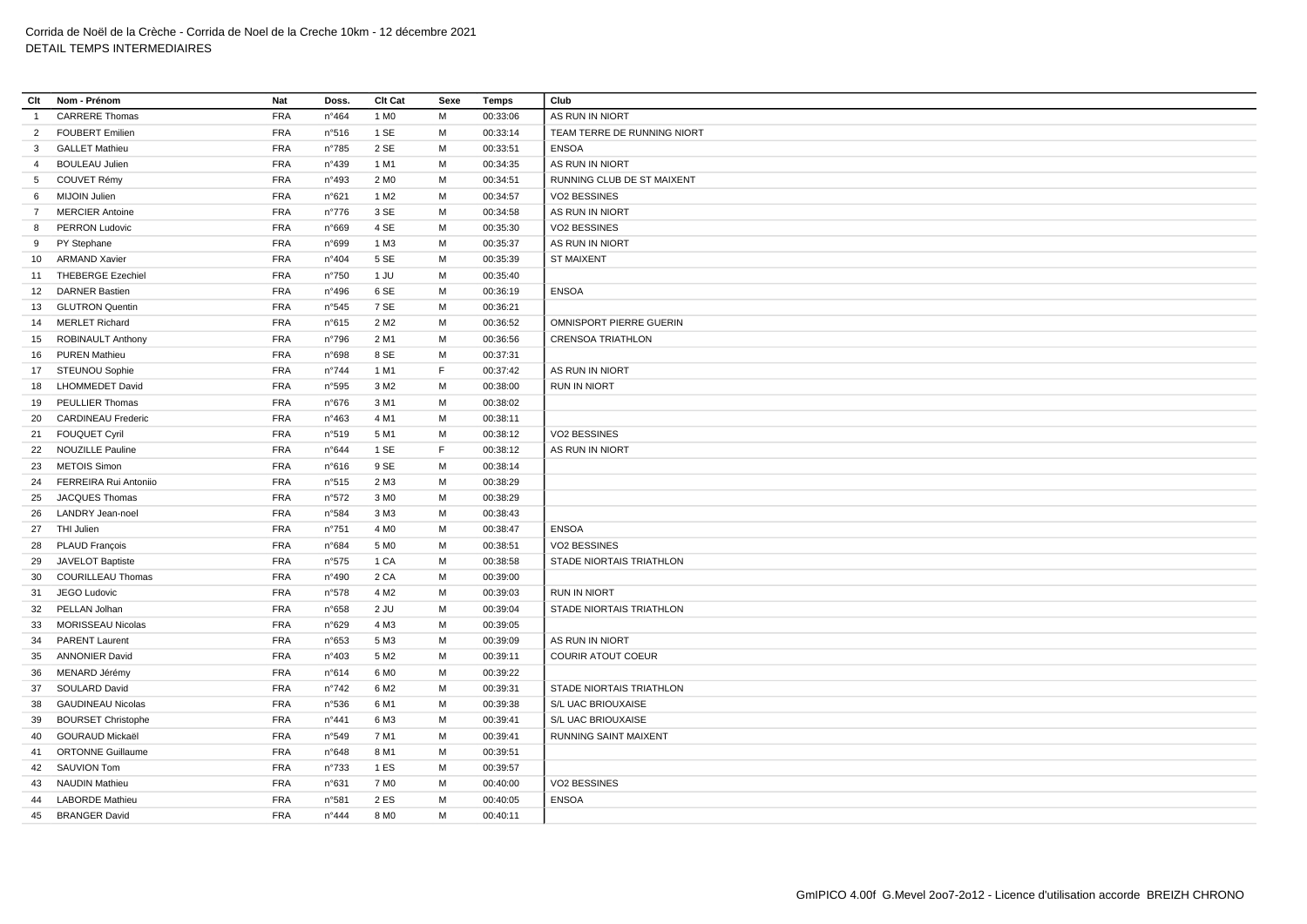| Clt | Nom - Prénom               | Nat        | Doss.          | Clt Cat           | Sexe        | <b>Temps</b> | Club                           |
|-----|----------------------------|------------|----------------|-------------------|-------------|--------------|--------------------------------|
| 46  | <b>RENAUDET Manon</b>      | <b>FRA</b> | n°713          | 2 SE              | F.          | 00:40:15     | SEVRE BOCAGE AC                |
| 47  | <b>GUIMBRETIERE Kevin</b>  | <b>FRA</b> | n°560          | 10 SE             | м           | 00:40:21     | AS RUN IN NIORT                |
| 48  | <b>CABOCHE Alban</b>       | <b>FRA</b> | n°456          | 9 M <sub>0</sub>  | M           | 00:40:24     |                                |
| 49  | AUDEBAUD Gaetan            | <b>FRA</b> | n°407          | 3 ES              | M           | 00:40:36     |                                |
| 50  | DIEMER Lea                 | <b>FRA</b> | n°504          | 3 SE              | F           | 00:40:44     |                                |
| 51  | LE GROS Guillaume          | <b>FRA</b> | n°586          | 11 SE             | M           | 00:41:02     | <b>ENSOA</b>                   |
| 52  | <b>FRANCESE Paul</b>       | <b>FRA</b> | n°523          | 12 SE             | M           | 00:41:03     | <b>ENSOA</b>                   |
| 53  | <b>CALOHARD Guillaume</b>  | <b>FRA</b> | n°459          | 9 M1              | М           | 00:41:04     |                                |
| 54  | PELLAN Nicolas             | <b>FRA</b> | n°660          | 7 M <sub>2</sub>  | М           | 00:41:12     | STADE NIORTAIS TRIATHLON       |
| 55  | <b>RODIER Etienne</b>      | <b>FRA</b> | n°722          | 8 M <sub>2</sub>  | M           | 00:41:19     |                                |
| 56  | <b>HERMAN Cadiou</b>       | <b>FRA</b> | n°833          | 9 M <sub>2</sub>  | M           | 00:41:27     |                                |
| 57  | FREITAS Jose-avelino       | <b>FRA</b> | n°526          | 7 M3              | M           | 00:41:28     | VO2 BESSINES                   |
| 58  | POIRAULT Dominique         | <b>FRA</b> | n°688          | 1 M4              | M           | 00:41:30     | <b>NIORT ENDURANCE</b>         |
| 59  | <b>VOCANSON Bertrand</b>   | <b>FRA</b> | $n^{\circ}766$ | 10 M1             | M           | 00:41:36     | AS RUN IN NIORT                |
| 60  | <b>CHARBONNEAU Xavier</b>  | <b>FRA</b> | n°470          | 10 M <sub>2</sub> | M           | 00:41:39     | 12 14                          |
| 61  | <b>BERNIER Guillaume</b>   | <b>FRA</b> | n°429          | 11 M1             | M           | 00:41:43     | <b>JOG FORS</b>                |
| 62  | <b>MORANGE Yohan</b>       | <b>FRA</b> | n°624          | 11 M <sub>2</sub> | M           | 00:41:46     |                                |
| 63  | LE GLOAN Medhi             | <b>FRA</b> | n°585          | 13 SE             | M           | 00:42:01     | <b>ENSOA</b>                   |
| 64  | AUBRY Théo                 | <b>FRA</b> | n°406          | 4ES               | M           | 00:42:08     | <b>ENSOA</b>                   |
| 65  | <b>DUPUIS Guillaume</b>    | <b>FRA</b> | n°508          | 12 M1             | м           | 00:42:50     | RUNNING CLUB DE ST MAIXENT     |
| 66  | <b>BERTRAND Damien</b>     | <b>FRA</b> | n°432          | 10 MO             | M           | 00:43:10     | RUNNING CLUB ST MAIXENT        |
| 67  | <b>NOURIGEON Guillaume</b> | <b>FRA</b> | n°642          | 13 M1             | М           | 00:43:13     | <b>COURIR A NIORT</b>          |
| 68  | <b>HAYE Bruno</b>          | <b>FRA</b> | n°563          | 2 M4              | м           | 00:43:32     |                                |
| 69  | <b>PASCAUD Quentin</b>     | <b>FRA</b> | n°657          | 14 SE             | M           | 00:43:45     | <b>ENSOA</b>                   |
| 70  | SARRAZIN Jacky             | <b>FRA</b> | $n^{\circ}732$ | 1 M7              | M           | 00:43:49     | S/L ATHLETIC CLUB DE ST PALAIS |
| 71  | <b>REBEYROL Audrey</b>     | <b>FRA</b> | n°710          | 1 M <sub>0</sub>  | F           | 00:43:56     | S/L UAC BRIOUXAISE             |
| 72  | DUBOIS Jérôme              | <b>FRA</b> | n°506          | 12 M <sub>2</sub> | М           | 00:43:57     |                                |
| 73  | <b>JASMIN Arnaud</b>       | <b>FRA</b> | n°574          | 11 M <sub>0</sub> | M           | 00:43:59     |                                |
| 74  | SIMON .david               | <b>FRA</b> | n°738          | 14 M1             | M           | 00:44:02     | RUNNING CLUB ST MAIXENT        |
| 75  | VIOLLEAU Guillaume         | <b>FRA</b> | $n^{\circ}765$ | 12 M <sub>0</sub> | M           | 00:44:09     |                                |
| 76  | <b>BARATON David</b>       | <b>FRA</b> | n°417          | 13 M2             | M           | 00:44:11     | VO2 BESSINES                   |
|     | 77 GARAULT David           | <b>FRA</b> | n°530          | 13 MO             | M           | 00:44:16     |                                |
|     | 78 CHARLES Tom             | <b>FRA</b> | $n^{\circ}472$ | 3 JU              | M           | 00:44:18     |                                |
| 79  | <b>LEROUX Alexis</b>       | <b>FRA</b> | n°592          | 15 SE             | М           | 00:44:20     | <b>ENSOA</b>                   |
| 80  | <b>PERON Charlotte</b>     | <b>FRA</b> | n°667          | 2 M <sub>0</sub>  | $\mathsf F$ | 00:44:24     | RUNNING CLUB DE ST MAIXENT     |
| 81  | <b>LEGRET Romuald</b>      | <b>FRA</b> | n°590          | 14 M <sub>2</sub> | M           | 00:44:24     | RUNNING CLUB DE ST MAIXENT     |
| 82  | <b>ARNAULT Simon</b>       | <b>FRA</b> | n°405          | 16 SE             | M           | 00:44:30     |                                |
| 83  | ROUVREAU Jeremy            | <b>FRA</b> | n°728          | 17 SE             | M           | 00:44:32     |                                |
| 84  | ROUVREAU Julien            | <b>FRA</b> | n°727          | 14 M <sub>0</sub> | М           | 00:44:36     |                                |
| 85  | <b>GUERY Maxime</b>        | <b>FRA</b> | n°558          | 18 SE             | M           | 00:44:42     | <b>POITIERS</b>                |
| 86  | NOVATI Henri               | <b>FRA</b> | n°645          | 15 M <sub>0</sub> | м           | 00:44:43     |                                |
| 87  | <b>NICOLAS Anquetin</b>    | <b>FRA</b> | n°638          | 15 M1             | М           | 00:44:43     |                                |
| 88  | ROY Raphael                | <b>FRA</b> | n°729          | 19 SE             | M           | 00:44:44     |                                |
| 89  | <b>BRUBNETEAU Frédéric</b> | <b>FRA</b> | n°450          | 8 M3              | м           | 00:44:47     | RUNNING CLUB DE ST MAIXENT     |
|     | 90 MARCHAND Pascal         | <b>FRA</b> | n°607          | 1 M <sub>6</sub>  | M           | 00:44:48     | <b>COURIR A NIORT</b>          |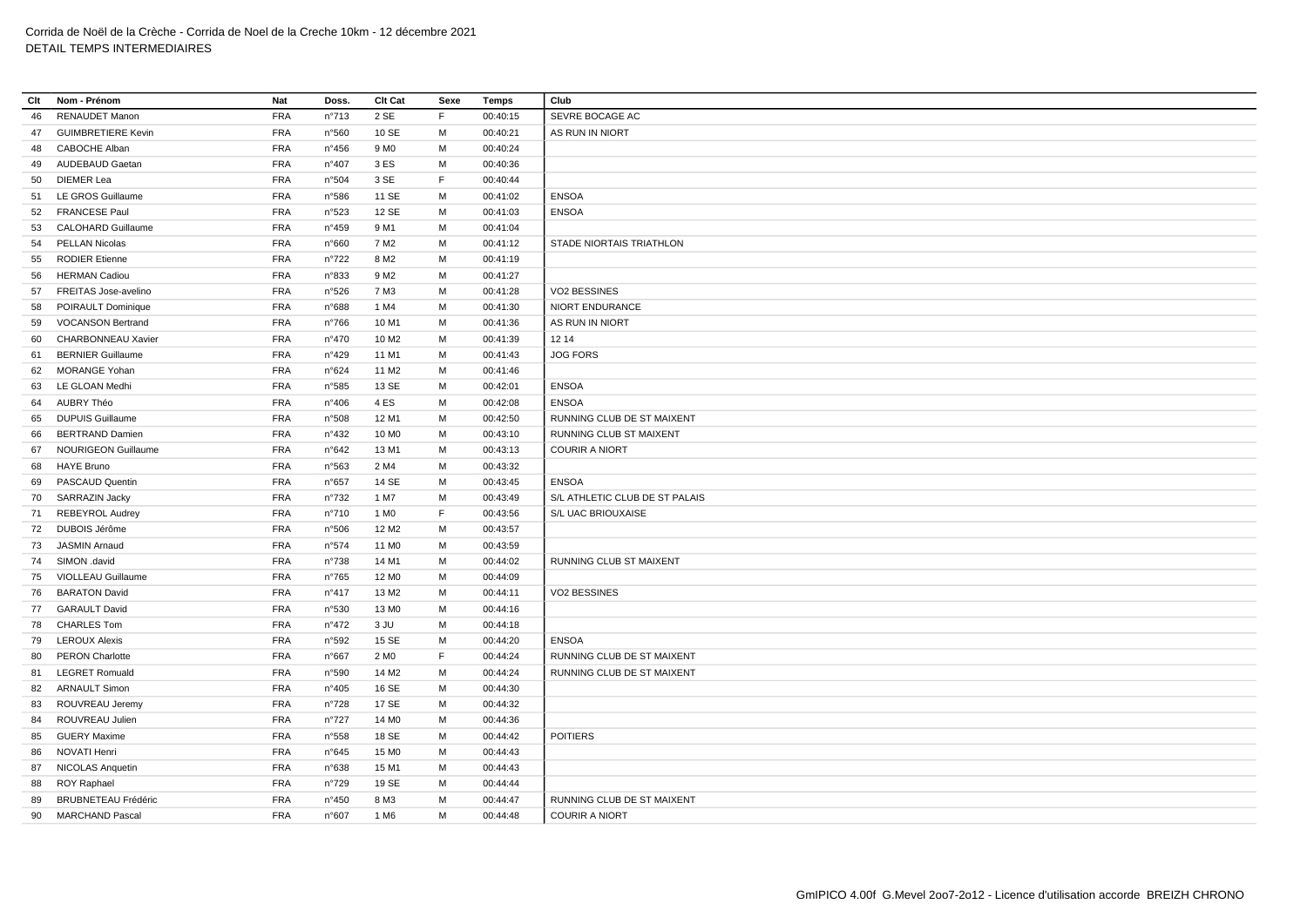| Clt | Nom - Prénom              | Nat        | Doss.          | Clt Cat           | Sexe | Temps    | Club                        |
|-----|---------------------------|------------|----------------|-------------------|------|----------|-----------------------------|
| 91  | PAPIN Papin               | <b>FRA</b> | n°826          | 3 CA              | М    | 00:44:50 |                             |
| 92  | SIMONNEAU Olivier         | <b>FRA</b> | n°740          | 16 M1             | м    | 00:44:51 |                             |
| 93  | MANGOU Michaël            | <b>FRA</b> | n°605          | 20 SE             | M    | 00:45:02 |                             |
| 94  | <b>LUCAS Olivier</b>      | FRA        | n°598          | 17 M1             | M    | 00:45:05 | RUNNING CLUB DE ST MAIXENT  |
| 95  | <b>ROBERT Donatien</b>    | <b>FRA</b> | n°721          | 5 ES              | M    | 00:45:08 | POMPIERS 79                 |
| 96  | <b>BRUNET Luc</b>         | <b>FRA</b> | n°453          | 9 M3              | M    | 00:45:08 | AS RUN IN NIORT             |
| 97  | <b>BRUNET Gabin</b>       | <b>FRA</b> | n°831          | 21 SE             | M    | 00:45:13 |                             |
| 98  | <b>VERGNE Fabien</b>      | <b>FRA</b> | n°762          | 22 SE             | M    | 00:45:15 | NIORT ENDURANCE 79          |
| 99  | <b>RIMBERT Adrien</b>     | <b>FRA</b> | n°832          | 23 SE             | M    | 00:45:16 |                             |
|     | 100 POYAULT Clément       | <b>FRA</b> | n°692          | 24 SE             | M    | 00:45:24 |                             |
|     | 101 REIGNER Jerome        | <b>FRA</b> | n°711          | 10 M3             | М    | 00:45:27 |                             |
|     | 102 PETRAUD Aurélien      | <b>FRA</b> | n°674          | 18 M1             | м    | 00:45:32 | RUNNING CLUB DE ST MAIXENT  |
|     | 103 BOUTET Sébastien      | <b>FRA</b> | $n^{\circ}442$ | 15 M2             | м    | 00:45:47 | <b>ESG RUNNING</b>          |
|     | 104 MANDI Salima          | <b>FRA</b> | n°801          | 1 M <sub>2</sub>  | F    | 00:45:51 | LES 12 14                   |
|     | 105 TOFFOLETTI Mikael     | <b>FRA</b> | n°755          | 19 M1             | M    | 00:45:51 | <b>RUN IN NIORT</b>         |
| 106 | <b>BRESTROFF David</b>    | <b>FRA</b> | n°808          | 16 M <sub>2</sub> | M    | 00:45:53 | RUNNING CLUB DE ST MAIXENT  |
|     | 107 DESMIER Anne Lise     | <b>FRA</b> | n°503          | 2 M1              | F    | 00:45:53 | TEAM TERRE DE RUNNING NIORT |
| 108 | <b>GOURDON Sébastien</b>  | <b>FRA</b> | n°551          | 20 M1             | М    | 00:45:54 | SEVRE BOCAGE AC             |
|     | 109 POUZET Sébastien      | <b>FRA</b> | n°793          | 21 M1             | M    | 00:46:10 |                             |
|     | 110 MOREAU Sebastien      | <b>FRA</b> | n°625          | 25 SE             | M    | 00:46:15 |                             |
|     | 111 RAYSSE Benoist        | <b>FRA</b> | n°709          | 22 M1             | M    | 00:46:16 |                             |
|     | 112 CANTARELLI Cédric     | <b>FRA</b> | n°461          | 17 M <sub>2</sub> | M    | 00:46:18 |                             |
|     | 113 YVAN Auriault         | <b>FRA</b> | $n^{\circ}770$ | 23 M1             | M    | 00:46:21 |                             |
|     | 114 DESMAISON Thomas      | <b>FRA</b> | n°830          | 18 M2             | M    | 00:46:24 | <b>FOOTING MOUGON</b>       |
|     | 115 TRIQUARD Lilian       | <b>FRA</b> | n°759          | 16 M <sub>0</sub> | M    | 00:46:27 |                             |
|     | 116 FAGES Jean-christophe | <b>FRA</b> | n°512          | 26 SE             | M    | 00:46:27 | <b>ENSOA</b>                |
|     | 117 CUMMING Glenn         | <b>FRA</b> | n°494          | 27 SE             | M    | 00:46:29 | <b>ENSOA</b>                |
|     | 118 MALLET Philippe       | <b>FRA</b> | n°604          | 11 M3             | M    | 00:46:30 |                             |
|     | 119 TAMISIER Julien       | <b>FRA</b> | n°748          | 28 SE             | M    | 00:46:33 |                             |
|     | 120 ALBERT Patrick        | <b>FRA</b> | n°402          | 2 M <sub>6</sub>  | M    | 00:46:38 | <b>RUN IN NIORT</b>         |
|     | 121 GAIGNET Didier        | <b>FRA</b> | n°529          | 12 M3             | M    | 00:46:39 |                             |
|     | 122 FELIU Joseph          | <b>AND</b> | n°514          | 13 M3             | м    | 00:46:40 |                             |
|     | 123 COINEAULT Jean Michel | <b>FRA</b> | n°483          | 1 M <sub>5</sub>  | м    | 00:46:41 | <b>RUN IN NIORT</b>         |
|     | 124 GEORGES Emmanuel      | <b>FRA</b> | n°814          | 14 M3             | M    | 00:46:43 |                             |
|     | 125 HENRY Jerome          | <b>FRA</b> | n°565          | 19 M <sub>2</sub> | M    | 00:46:45 | FONTENAY TRIATHLON          |
|     | 126 LEBEAU Tony           | <b>FRA</b> | n°587          | 24 M1             | M    | 00:46:46 |                             |
|     | 127 BRUNET Pascal         | <b>FRA</b> | n°451          | 15 M3             | М    | 00:46:46 | <b>12.14 NIORT</b>          |
|     | 128 CHAUVIN Sébastien     | <b>FRA</b> | $n^{\circ}476$ | 16 M3             | M    | 00:46:47 | NIORT ENDURANCE             |
|     | 129 SYLVESTRE Arnaud      | <b>FRA</b> | n°775          | 20 M <sub>2</sub> | М    | 00:46:52 | NIORT ENDURANCE 79          |
|     | 130 GABORIT Julien        | <b>FRA</b> | n°818          | 17 M <sub>0</sub> | M    | 00:46:55 |                             |
|     | 131 RIGAULT Mickael       | <b>FRA</b> | n°720          | 25 M1             | M    | 00:46:59 | <b>US THOUARS</b>           |
|     | 132 FOURNIER Olivier      | <b>FRA</b> | n°522          | 17 M3             | м    | 00:47:00 |                             |
|     | 133 PAPOT Franck          | <b>FRA</b> | n°707          | 18 M3             | M    | 00:47:00 |                             |
|     | 134 GRIFFAUD Stéphane     | <b>FRA</b> | n°553          | 21 M <sub>2</sub> | M    | 00:47:01 | <b>L?EGRAYS CLUB</b>        |
|     | 135 COUTIN Dominique      | <b>FRA</b> | n°798          | 3 M4              | M    | 00:47:02 |                             |
|     |                           |            |                |                   |      |          |                             |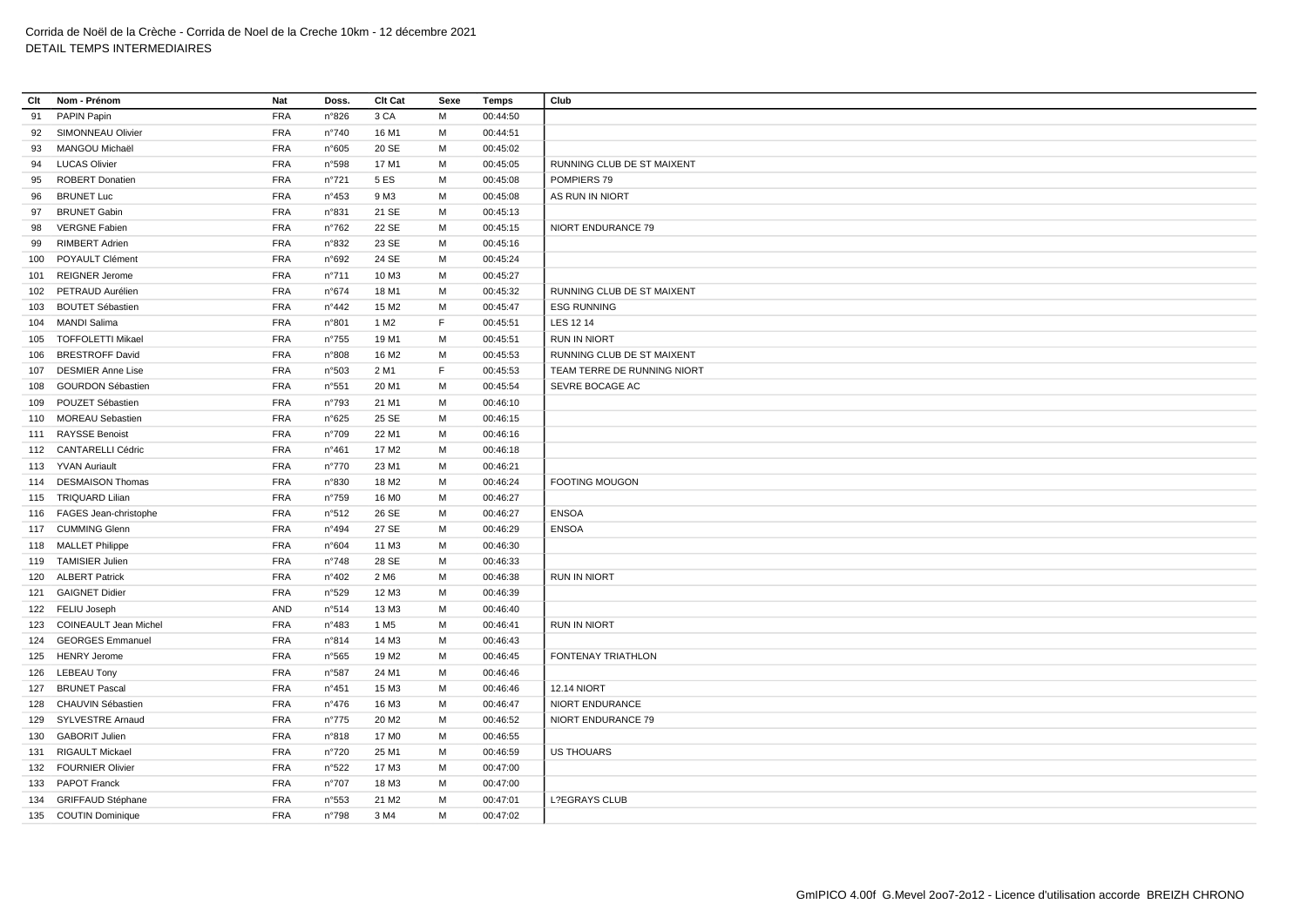| Clt | Nom - Prénom                  | Nat        | Doss.          | <b>Clt Cat</b>    | Sexe        | Temps    | Club                        |
|-----|-------------------------------|------------|----------------|-------------------|-------------|----------|-----------------------------|
| 136 | <b>LEFEVRE Sylvain</b>        | <b>FRA</b> | n°588          | 19 M3             | M           | 00:47:08 |                             |
|     | 137 BOUBET Noëlla             | <b>FRA</b> | n°436          | 1 M3              | F           | 00:47:09 | VO2 BESSINES                |
| 138 | <b>NERAULT Philippe</b>       | <b>FRA</b> | n°634          | 20 M3             | M           | 00:47:12 | RUNNING CLUB DE ST MAIXENT  |
|     | 139 PAPILLON Clément          | <b>FRA</b> | n°651          | 6 ES              | M           | 00:47:21 | <b>ENSOA</b>                |
| 140 | <b>PIOT Victor</b>            | <b>FRA</b> | n°683          | 29 SE             | M           | 00:47:22 |                             |
| 141 | <b>SABOURIN Maxime</b>        | <b>FRA</b> | $n^{\circ}731$ | 18 M <sub>0</sub> | M           | 00:47:22 |                             |
|     | 142 MORIN Christophe          | <b>FRA</b> | n°627          | 4 M4              | M           | 00:47:23 |                             |
|     | 143 NIORT Ludovic             | <b>FRA</b> | n°639          | 19 M <sub>0</sub> | M           | 00:47:23 |                             |
| 144 | <b>CARAS</b> Laurent          | <b>FRA</b> | n°462          | 21 M3             | M           | 00:47:24 |                             |
|     | 145 THIBURCE Julien           | <b>FRA</b> | $n^{\circ}752$ | 20 M <sub>0</sub> | M           | 00:47:31 |                             |
|     | 146 VRIGNAUD Philippe         | <b>FRA</b> | $n^{\circ}767$ | 3 M <sub>6</sub>  | М           | 00:47:36 |                             |
|     | 147 QUERE Bastian             | <b>FRA</b> | n°700          | 22 M <sub>2</sub> | M           | 00:47:39 |                             |
|     | 148 NIVAU Tanguy              | <b>FRA</b> | n°640          | 21 M <sub>0</sub> | M           | 00:47:41 | LES 12 14                   |
|     | 149 PROUST Jerome             | <b>FRA</b> | n°695          | 22 M3             | M           | 00:47:48 |                             |
|     | 150 LE RUYET Christophe       | <b>FRA</b> | $n^{\circ}772$ | 23 M <sub>2</sub> | M           | 00:47:51 |                             |
| 151 | <b>PLOQUIN Rodolphe</b>       | <b>FRA</b> | n°685          | 22 M <sub>0</sub> | М           | 00:47:58 |                             |
|     | 152 OSTERMANN Alexandre       | <b>FRA</b> | n°649          | 26 M1             | M           | 00:48:01 |                             |
|     | 153 EVRARD Arthur             | <b>FRA</b> | n°511          | 4 JU              | M           | 00:48:15 |                             |
| 154 | <b>BERTIN Michael</b>         | <b>FRA</b> | $n^{\circ}431$ | 23 MO             | M           | 00:48:17 |                             |
| 155 | PERONNEAU Antoine             | <b>FRA</b> | n°668          | 30 SE             | M           | 00:48:18 |                             |
| 156 | <b>LESTIEUX Franck</b>        | <b>FRA</b> | n°593          | 24 M <sub>2</sub> | M           | 00:48:36 |                             |
| 157 | GAUDRILLER HOMBECQ Gaudriller | <b>FRA</b> | n°810          | 23 M3             | M           | 00:48:37 |                             |
| 158 | PIGEAULT Hervé                | <b>FRA</b> | n°817          | 24 M3             | М           | 00:48:38 |                             |
|     | 159 RICHARD Karine            | <b>FRA</b> | n°805          | 2 M3              | $\mathsf F$ | 00:48:38 |                             |
|     | 160 BUFFART Raphaël           | <b>FRA</b> | $n^{\circ}454$ | 5 JU              | M           | 00:48:42 |                             |
|     | 161 NICAUD Bertrand           | <b>FRA</b> | n°636          | 25 M <sub>2</sub> | M           | 00:48:49 |                             |
|     | 162 DELABOISSIERE Thierry     | <b>FRA</b> | n°499          | 2 M <sub>5</sub>  | M           | 00:48:50 | S/L SEP FRONTENAY ROHAN R.  |
|     | 163 FILHOL Sebastien          | <b>FRA</b> | n°819          | 26 M <sub>2</sub> | M           | 00:48:53 | <b>MUTAVIE</b>              |
| 164 | <b>BELLANGER Frederic</b>     | <b>FRA</b> | n°424          | 27 M2             | М           | 00:48:57 | <b>CA PARTHENAY</b>         |
|     | 165 AURIAULT Noan             | <b>FRA</b> | n°410          | 4 CA              | M           | 00:48:58 |                             |
|     | 166 FOURNIER Guy              | <b>FRA</b> | n°520          | 5 M4              | M           | 00:48:59 |                             |
|     | 167 TALBOT Isabelle           | <b>FRA</b> | $n^{\circ}747$ | 2 M <sub>2</sub>  | F           | 00:48:59 |                             |
|     | 168 PEYROT Joris              | <b>FRA</b> | n°809          | 27 M1             | M           | 00:49:01 |                             |
|     | 169 MALLET Yohann             | <b>FRA</b> | n°603          | 28 M2             | M           | 00:49:04 | <b>GAT TEAM RUNNERS</b>     |
|     | 170 MARTEAU Mathys            | <b>FRA</b> | n°795          | 31 SE             | M           | 00:49:06 |                             |
|     | 171 GLISON Alice              | <b>FRA</b> | n°544          | 4 SE              | F           | 00:49:09 | <b>ENSOA</b>                |
|     | 172 COLINET Rémi              | <b>FRA</b> | n°484          | 24 M <sub>0</sub> | M           | 00:49:11 |                             |
|     | 173 FOUCAUD Eric              | <b>FRA</b> | n°517          | 3 M <sub>5</sub>  | M           | 00:49:12 | STADE NIORTAIS TRIATHLON    |
|     | 174 GUSTIN Lucile             | <b>FRA</b> | n°561          | 3 M <sub>2</sub>  | F           | 00:49:12 | NIORT ENDURANCE 79          |
|     | 175 TREILLE Julien            | <b>FRA</b> | $n^{\circ}758$ | 28 M1             | М           | 00:49:17 |                             |
|     | 176 DACOSTA Paul              | <b>FRA</b> | n°495          | 3 M1              | F           | 00:49:20 | VO <sub>2</sub>             |
|     | 177 MOUSSET Fabrice           | <b>FRA</b> | n°630          | 29 M <sub>2</sub> | М           | 00:49:20 | TEAM TERRE DE RUNNING NIORT |
|     | 178 ALBERT Geoffroy           | <b>FRA</b> | $n^{\circ}401$ | 29 M1             | M           | 00:49:25 | <b>ALBERT</b>               |
|     | 179 UBERTI Thierry            | <b>FRA</b> | n°760          | 4 M <sub>5</sub>  | M           | 00:49:27 | AS RUN IN NIORT             |
|     | 180 BOUIN Christophe          | <b>FRA</b> | n°438          | 25 M <sub>0</sub> | M           | 00:49:40 |                             |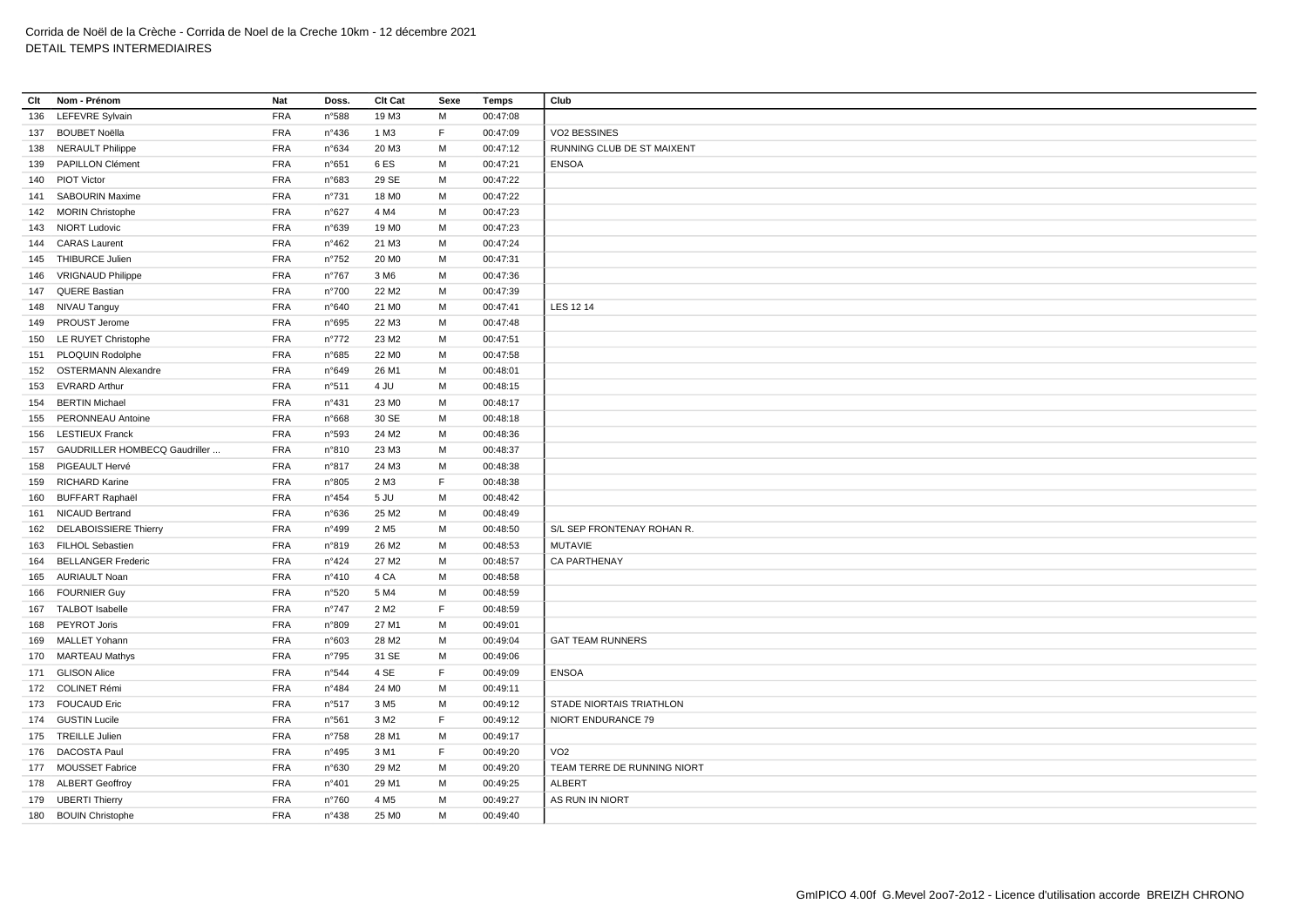| Clt | Nom - Prénom                | Nat        | Doss.          | Clt Cat           | Sexe        | <b>Temps</b> | Club                        |
|-----|-----------------------------|------------|----------------|-------------------|-------------|--------------|-----------------------------|
| 181 | <b>RACAUD Dimitri</b>       | <b>FRA</b> | n°703          | 30 M1             | M           | 00:49:41     |                             |
|     | 182 HENRY Yves              | <b>FRA</b> | n°564          | 30 M2             | M           | 00:49:45     |                             |
| 183 | <b>DELABOISSIERE Agnes</b>  | <b>FRA</b> | n°500          | 1 M <sub>5</sub>  | F           | 00:49:47     | S/L SEP FRONTENAY ROHAN R.  |
| 184 | <b>BARBADE Olivier</b>      | <b>FRA</b> | n°418          | 31 M2             | M           | 00:49:47     |                             |
| 185 | <b>MORILLEAU Claude</b>     | <b>FRA</b> | n°812          | 5 M <sub>5</sub>  | M           | 00:49:52     |                             |
| 186 | <b>PERROTIN Michael</b>     | <b>FRA</b> | n°671          | 25 M3             | M           | 00:49:54     |                             |
| 187 | <b>GACHET Philippe</b>      | <b>FRA</b> | n°528          | 26 M3             | M           | 00:50:01     | LES LIMACES DE SAINT MEDARD |
| 188 | CHAPEL Naëll                | <b>FRA</b> | n°807          | 1 ES              | F           | 00:50:02     | <b>ENSOA</b>                |
| 189 | SIMON Fabien                | <b>FRA</b> | n°739          | 32 M2             | M           | 00:50:04     |                             |
| 190 | <b>GOURDEAU Julien</b>      | <b>FRA</b> | n°550          | 31 M1             | м           | 00:50:05     |                             |
| 191 | <b>GUENEAU Coralie</b>      | <b>FRA</b> | n°555          | 5 SE              | $\mathsf F$ | 00:50:10     |                             |
|     | 192 MEYNIER Pierrick        | <b>FRA</b> | n°618          | 32 M1             | M           | 00:50:12     |                             |
| 193 | <b>SEBASTIEN Gautreau</b>   | <b>FRA</b> | n°734          | 33 M2             | M           | 00:50:18     |                             |
| 194 | <b>LHOMME Cyril</b>         | <b>FRA</b> | n°594          | 27 M3             | M           | 00:50:23     | <b>E.S G RUNNING</b>        |
|     | 195 PERILLAUD Xavier        | <b>FRA</b> | n°665          | 34 M2             | M           | 00:50:26     |                             |
| 196 | SOURISSEAU Jimmy            | <b>FRA</b> | n°743          | 26 M <sub>0</sub> | M           | 00:50:28     |                             |
|     | 197 GASCOIN Stephane        | <b>FRA</b> | n°533          | 28 M3             | м           | 00:50:30     | VO2 BESSINES                |
| 198 | <b>MENORET Christophe</b>   | <b>FRA</b> | n°782          | 6 M4              | M           | 00:50:30     | VO2 BESSINES                |
| 199 | <b>BOUTET Amélie</b>        | <b>FRA</b> | $n^{\circ}443$ | 6 SE              | F           | 00:50:30     |                             |
| 200 | <b>PETIT Yannick</b>        | <b>FRA</b> | n°672          | 6 M <sub>5</sub>  | м           | 00:50:41     | <b>FRESSINATURE</b>         |
|     | 201 HUS Jean-christophe     | <b>FRA</b> | n°569          | 29 M3             | M           | 00:50:51     |                             |
|     | 202 COUTON Cedric           | <b>FRA</b> | n°492          | 27 M <sub>0</sub> | M           | 00:50:52     |                             |
|     | 203 COURT Jean Christophe   | <b>FRA</b> | n°491          | 7 M4              | M           | 00:50:57     | OMNISPORT PIERRE GUERIN     |
| 204 | PETRAULT Stephane           | <b>FRA</b> | n°675          | 30 M3             | M           | 00:51:01     | <b>ESG RUNNING</b>          |
|     | 205 PREVOTE Laurent         | <b>FRA</b> | n°693          | 31 M3             | M           | 00:51:02     |                             |
| 206 | <b>OLIVIER Mottay</b>       | <b>FRA</b> | n°646          | 32 M3             | M           | 00:51:03     | <b>GAT TEAM RUNNERS</b>     |
| 207 | <b>BROTTIER Christophe</b>  | <b>FRA</b> | n°449          | 8 M4              | M           | 00:51:04     |                             |
| 208 | <b>FOURNIER Mathieu</b>     | <b>FRA</b> | n°521          | 32 SE             | М           | 00:51:06     |                             |
| 209 | <b>ISABELLE Isabelle</b>    | <b>FRA</b> | n°823          | 3 M3              | $\mathsf F$ | 00:51:10     | <b>ESG RUNNING</b>          |
|     | 210 AUTEXIER Gwenael        | <b>FRA</b> | n°412          | 35 M2             | M           | 00:51:11     | CLAIN ATHLETIC PICTAVE      |
| 211 | <b>BONNIN Mathilde</b>      | <b>FRA</b> | $n^{\circ}435$ | 7 SE              | F           | 00:51:13     |                             |
|     | 212 SIMONNET Luc            | <b>FRA</b> | $n^{\circ}741$ | 9 M4              | M           | 00:51:15     |                             |
|     | 213 CHEMIN Frédérique       | <b>FRA</b> | $n^{\circ}477$ | 4 M1              | F           | 00:51:18     |                             |
|     | 214 LENGLIN Maelenn         | <b>FRA</b> | n°788          | 4 M <sub>2</sub>  | F           | 00:51:26     |                             |
|     | 215 ANTHONY Lenglin         | <b>FRA</b> | n°787          | 36 M <sub>2</sub> | M           | 00:51:26     |                             |
|     | 216 POUZET Jocelyn          | <b>FRA</b> | n°691          | 5 CA              | M           | 00:51:29     |                             |
| 217 | PARRA ALVARADO Cristelle    | <b>FRA</b> | n°656          | 5 M <sub>2</sub>  | $\mathsf F$ | 00:51:30     | <b>ESG RUNNING</b>          |
|     | 218 MAUDET Ludovic          | <b>FRA</b> | n°613          | 37 M2             | M           | 00:51:31     | OMNISPORT PIERRE GUERIN     |
| 219 | <b>FOUQUET Sonia</b>        | <b>FRA</b> | n°518          | 4 M3              | F.          | 00:51:34     | VO2 BESSINES                |
| 220 | <b>RANGER Fanny</b>         | <b>FRA</b> | n°708          | 6 M <sub>2</sub>  | F           | 00:51:34     | VO2 BESSINES                |
|     | 221 CAULAT Marc             | <b>FRA</b> | $n^{\circ}466$ | 10 M4             | M           | 00:51:36     |                             |
|     | 222 PIERRE Rodolphe         | <b>FRA</b> | n°681          | 38 M2             | M           | 00:51:40     |                             |
|     | 223 COUDERC Marian (aaltje) | <b>FRA</b> | n°488          | 1 M4              | E           | 00:51:45     |                             |
| 224 | <b>TRABLEAU Laurine</b>     | <b>FRA</b> | n°756          | 8 SE              | F           | 00:51:57     |                             |
|     | 225 BAUDICHAUD Ludivine     | <b>FRA</b> | n°822          | 2 ES              | E           | 00:52:04     |                             |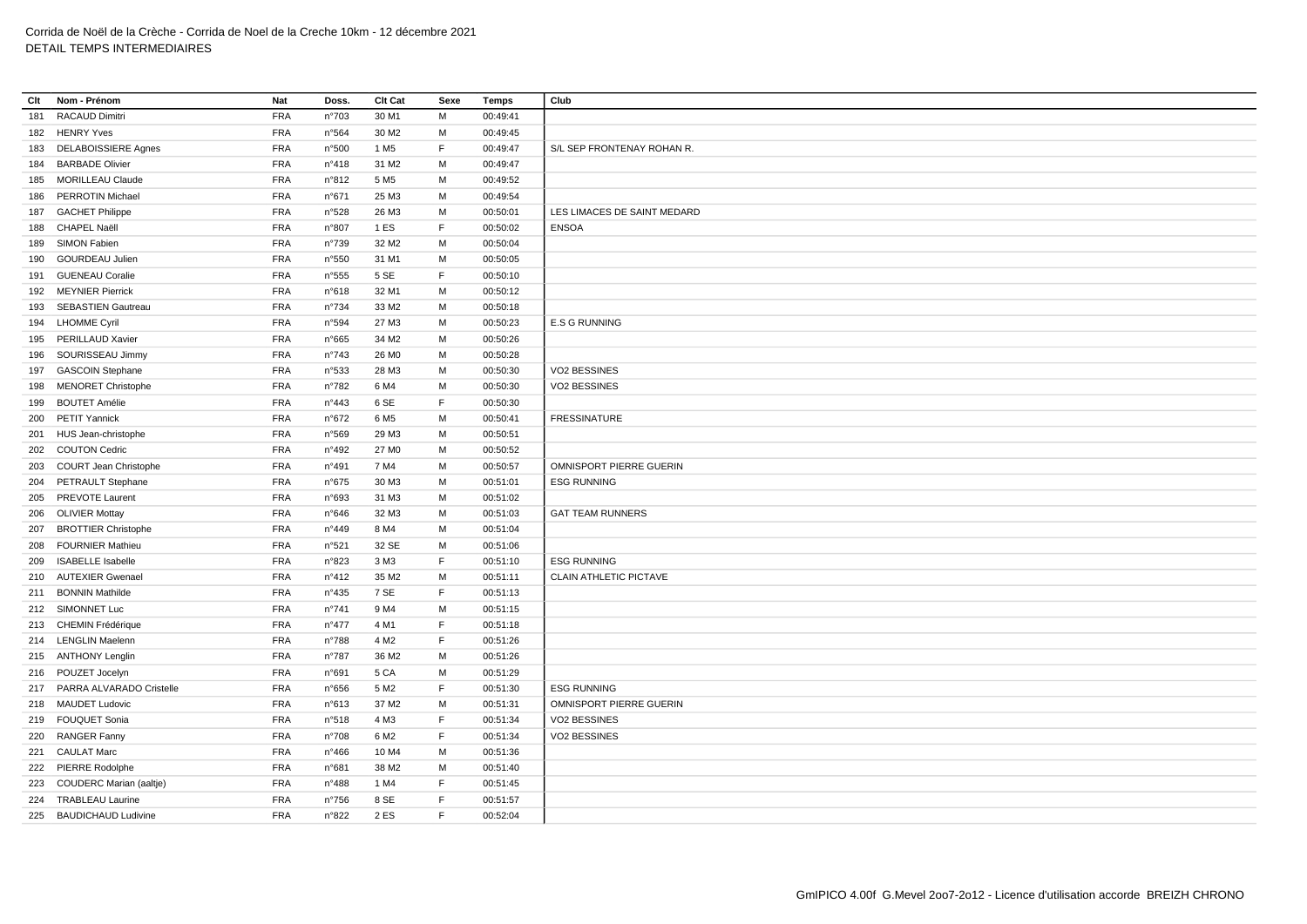| Clt | Nom - Prénom              | Nat        | Doss.          | Clt Cat           | Sexe        | <b>Temps</b>         | Club                       |
|-----|---------------------------|------------|----------------|-------------------|-------------|----------------------|----------------------------|
| 226 | <b>TAUNAY Guillaume</b>   | <b>FRA</b> | n°749          | 33 SE             | M           | 00:52:11             |                            |
|     | 227 JEAN Hubert           | <b>FRA</b> | n°576          | 7 M <sub>5</sub>  | M           | 00:52:13             | AS RUN IN NIORT            |
| 228 | <b>BROSSARD Alexandra</b> | <b>FRA</b> | $n^{\circ}448$ | 7 M <sub>2</sub>  | F           | 00:52:27             | <b>ESG RUNNING</b>         |
| 229 | <b>GUERIN Julien</b>      | <b>FRA</b> | n°556          | 33 M1             | M           | 00:52:27             |                            |
| 230 | <b>RAIMOND Sandrine</b>   | <b>FRA</b> | n°705          | 2 M4              | E           | 00:52:32             | S/L UAC BRIOUXAISE         |
| 231 | <b>BLAIS David</b>        | <b>FRA</b> | n°800          | 11 M4             | M           | 00:52:37             | LES 12 14 NIORT            |
|     | 232 HOUMEAU Fabrice       | <b>FRA</b> | n°566          | 39 M <sub>2</sub> | M           | 00:52:41             |                            |
|     | 233 LEGAUD Chloé          | <b>FRA</b> | n°589          | 9 SE              | $\mathsf F$ | 00:52:43             | <b>ENSOA</b>               |
|     | 234 DIEUMEGARD Laurent    | <b>FRA</b> | n°505          | 33 M3             | M           | 00:52:44             |                            |
|     | 235 COUDERC Thomas        | <b>FRA</b> | n°487          | 7 ES              | М           | 00:52:44             |                            |
| 236 | <b>COUFFIGNAL Sonia</b>   | <b>FRA</b> | n°489          | 8 M <sub>2</sub>  | E           | 00:52:48             | RUNNING CLUB DE ST MAIXENT |
|     | 237 BARREAU Jean-luc      | <b>FRA</b> | n°420          | 4 M <sub>6</sub>  | M           | 00:52:58             |                            |
|     | 238 DUPUIS Pierrick       | <b>FRA</b> | n°509          | 34 SE             | M           | 00:52:59             |                            |
|     | 239 NICOLAS Perhirin      | <b>FRA</b> | n°637          | 34 M1             | м           | 00:53:04             | LES 12 14 NIORT            |
| 240 | <b>CAIRAULT Etienne</b>   | <b>FRA</b> | n°458          | 35 SE             | M           | 00:53:04             |                            |
| 241 | <b>BARREAU Gwenael</b>    | <b>FRA</b> | n°421          | 40 M <sub>2</sub> | м           | 00:53:06             |                            |
|     | 242 RENAUD Christophe     | <b>FRA</b> | n°824          | 41 M2             | M           | 00:53:08             |                            |
|     | 243 DEBRIAT Amaury        | <b>FRA</b> | n°498          | 28 M <sub>0</sub> | м           | 00:53:13             | <b>GLADIATORS NIORT</b>    |
| 244 | <b>BRAUD Thomas</b>       | <b>FRA</b> | n°446          | 36 SE             | M           | 00:53:15             |                            |
|     | 245 CHRISTOPHE Jamet      | <b>FRA</b> | n°480          | 35 M1             | M           | 00:53:17             |                            |
| 246 | PROVOST ROMAIN            | <b>FRA</b> | n°816          | 37 SE             | M           | 00:53:17             |                            |
|     | 247 JULE Aline            | <b>FRA</b> | n°579          | 9 M <sub>2</sub>  | F           | 00:53:25             |                            |
|     | 248 DUGLEUX Benjamin      | <b>FRA</b> | n°507          | 38 SE             | M           | 00:53:27             |                            |
|     | 249 LAIR Mariem           | <b>FRA</b> | n°582          | 3 M <sub>0</sub>  | E           | 00:53:27             |                            |
|     | 250 MARTEAU Yann          | <b>FRA</b> | n°608          | 34 M3             | M           | 00:53:29             | JOG FORS 79 E SG RUNNING   |
| 251 | PELLETIER Jean-françois   | <b>FRA</b> | n°661          | 35 M3             | M           | 00:53:33             | LA L EGRAYS CLUB           |
|     | 252 GAUTHIER Philippe     | <b>FRA</b> | n°537          | 12 M4             | M           | 00:53:36             | <b>JOGFORS</b>             |
|     | 253 FALLOURD Charles      | <b>FRA</b> | n°513          | 29 M <sub>0</sub> | м           | 00:53:38             |                            |
| 254 | JEAN-BERNARD Discazaux    | <b>FRA</b> | n°577          | 13 M4             | M           | 00:53:38             |                            |
|     | 255 PICAUD Stéphane       | <b>FRA</b> | n°784          | 30 M <sub>0</sub> | M           | 00:53:39             |                            |
|     | 256 BEAUSSE Jérôme        | <b>FRA</b> | n°791          | 36 M3             | м           | 00:53:41             |                            |
|     | <b>BEAUSSE Joran</b>      | <b>FRA</b> | n°789          | 6 <sub>CA</sub>   | M           | 00:53:45             |                            |
| 257 | <b>BEAUSSE Nicolas</b>    | <b>FRA</b> |                | 14 M4             | м           |                      |                            |
| 258 | <b>MARC Yannick</b>       | <b>FRA</b> | n°790          | 15 M4             |             | 00:53:51<br>00:53:57 |                            |
| 259 |                           | <b>FRA</b> | n°828          |                   | М           |                      | <b>JOG FORS</b>            |
|     | 260 AUMONIER Philippe     |            | n°409          | 16 M4             | M           | 00:53:57             |                            |
| 261 | <b>LELAURE Enzo</b>       | <b>FRA</b> | $n^{\circ}778$ | 6 JU              | М           | 00:54:03             |                            |
|     | 262 CHICAULT Gregory      | <b>FRA</b> | $n^{\circ}478$ | 42 M <sub>2</sub> | M           | 00:54:06             |                            |
|     | 263 BARBOTTEAU Wilfried   | <b>FRA</b> | n°825          | 36 M1             | м           | 00:54:16             |                            |
| 264 | <b>CHARLES Anthony</b>    | <b>FRA</b> | $n^{\circ}473$ | 37 M3             | M           | 00:54:18             |                            |
|     | 265 SOUCHARD Marie        | <b>FRA</b> | n°821          | 10 SE             | $\mathsf F$ | 00:54:21             |                            |
|     | 266 PERLADE Christian     | <b>FRA</b> | n°666          | 8 M <sub>5</sub>  | M           | 00:54:24             | S/L UAC BRIOUXAISE         |
|     | 267 RICCUCCI Sebastien    | <b>FRA</b> | $n^{\circ}717$ | 37 M1             | M           | 00:54:30             |                            |
| 268 | PROUST Frédéric           | <b>FRA</b> | n°694          | 43 M2             | M           | 00:54:34             | OMNISPORT PIERRE GUERIN    |
|     | 269 MATHE Angelique       | <b>FRA</b> | n°612          | 4 M <sub>0</sub>  | E           | 00:54:44             |                            |
|     | 270 MATHE Gaël            | <b>FRA</b> | n°611          | 38 M1             | М           | 00:54:45             |                            |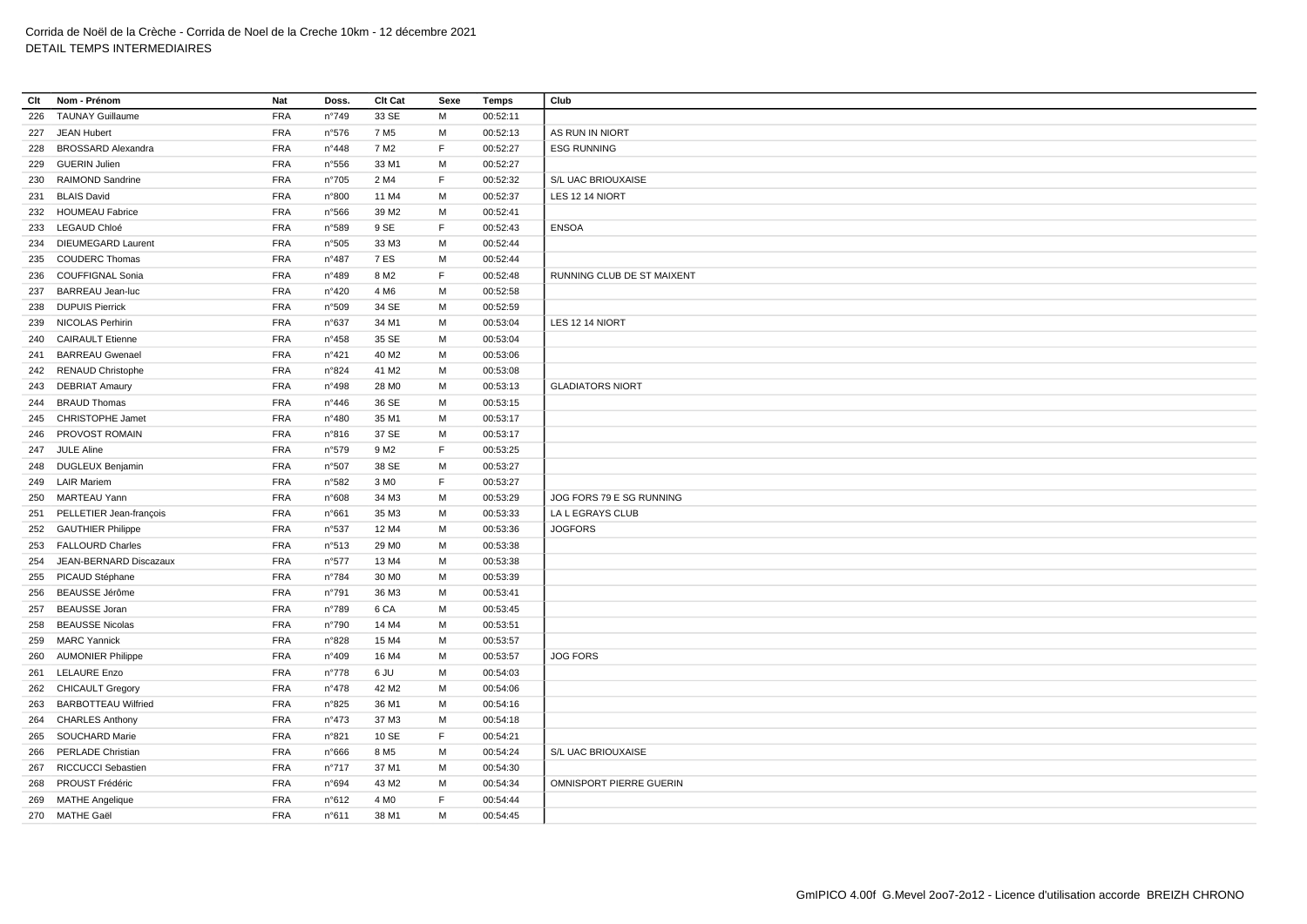| Clt        | Nom - Prénom              | Nat                      | Doss.          | Clt Cat           | Sexe        | Temps                | Club                        |
|------------|---------------------------|--------------------------|----------------|-------------------|-------------|----------------------|-----------------------------|
|            | 271 MIGNE Stéphane        | <b>FRA</b>               | n°619          | 38 M3             | M           | 00:54:46             | <b>TDR</b>                  |
|            | 272 BRUNET Alain          | <b>FRA</b>               | $n^{\circ}452$ | 2 M7              | м           | 00:54:49             | <b>TCG</b>                  |
|            | 273 BOISSONNOT Nathalie   | <b>FRA</b>               | n°433          | 5 M3              | E           | 00:54:50             | RUNNING CLUB DE ST MAIXENT  |
| 274        | <b>BABY Béatrice</b>      | <b>FRA</b>               | n°414          | 3 M4              | F           | 00:54:53             |                             |
|            | 275 RICHARD Adrien        | FRA                      | n°718          | 39 SE             | M           | 00:54:54             |                             |
| 276        | VIAUD Benjamin            | <b>FRA</b>               | $n^{\circ}763$ | 40 SE             | м           | 00:54:54             |                             |
|            | 277 GIRARD Hervé          | <b>FRA</b>               | n°541          | 17 M4             | M           | 00:55:00             | RUNNING CLUB DE ST MAIXENT  |
| 278        | <b>DELPLANCQ Thierry</b>  | <b>FRA</b>               | n°501          | 39 M3             | M           | 00:55:10             |                             |
|            | 279 GOBIN Angélique       | <b>FRA</b>               | n°546          | 5 M1              | F           | 00:55:13             | OMNISPORT PIERRE GUERIN     |
|            | 280 PLOQUIN Claude        | <b>FRA</b>               | n°686          | 5 M <sub>6</sub>  | M           | 00:55:13             |                             |
| 281        | <b>BELMONTET Matthieu</b> | <b>FRA</b>               | n°426          | 31 M <sub>0</sub> | M           | 00:55:13             |                             |
|            | 282 BLAIS Véro            | <b>FRA</b>               | n°799          | 4 M4              | E           | 00:55:14             | LES 12 14 NIORT             |
| 283        | <b>GOUDEAU Sebastien</b>  | <b>FRA</b>               | $n^{\circ}773$ | 39 M1             | M           | 00:55:15             |                             |
| 284        | FRANCHINEAU Mickael       | FRA                      | n°524          | 32 M <sub>0</sub> | м           | 00:55:15             |                             |
| 285        | <b>POIRAULT Cyril</b>     | <b>FRA</b>               | $n^{\circ}468$ | 18 M4             | м           | 00:55:22             |                             |
| 286        | <b>CHARRIER Olivier</b>   | <b>FRA</b>               | $n^{\circ}474$ | 19 M4             | M           | 00:55:22             |                             |
| 287        | RICOLLEAU David           | <b>FRA</b>               | $n^{\circ}786$ | 44 M2             | M           | 00:55:23             |                             |
| 288        | LOUIS Jean-françois       | <b>FRA</b>               | n°596          | 40 M3             | м           | 00:55:26             | OMNISPORT PIERRE GUERIN     |
| 289        | <b>BEAU Alain</b>         | <b>FRA</b>               | n°783          | 9 M <sub>5</sub>  | M           | 00:55:27             |                             |
| 290        | GOUBAND Jérôme            | FRA                      | n°548          | 20 M4             | M           | 00:55:29             |                             |
| 291        | ROGEON Jean François      | <b>FRA</b>               | $n^{\circ}724$ | 40 M1             | м           | 00:55:29             |                             |
|            | 292 PERROT Ludovic        | <b>FRA</b>               | n°670          | 45 M2             | M           | 00:55:44             | STADE NIORTAIS TRIATHLON 79 |
| 293        | <b>GROLLEAU Geraldine</b> | <b>FRA</b>               | n°554          | 11 SE             | F           | 00:55:46             |                             |
| 294        | NOEL Noël                 | <b>FRA</b>               | n°641          | 41 M1             | M           | 00:55:46             | CA PARTHENAY                |
|            | 295 AURIAULT Julie        | <b>FRA</b>               | n°411          | 6 M1              | F           | 00:55:47             |                             |
| 296        | <b>MAINCHAIN Laurent</b>  | <b>FRA</b>               | n°602          | 10 M <sub>5</sub> | M           | 00:55:50             | <b>RUN IN NIORT</b>         |
| 297        | <b>PAPE Karine</b>        | FRA                      | n°650          | 10 M <sub>2</sub> | F           | 00:55:52             |                             |
| 298        | <b>ROY Marion</b>         | <b>FRA</b>               | n°820          | 12 SE             | F           | 00:55:52             |                             |
| 299        | TIMORES Léa               | <b>FRA</b>               | n°754          | 13 SE             | E           | 00:55:53             | OMNISPORT PIERRE GUERIN     |
| 300        | <b>NAUDON Fabrice</b>     | FRA                      | n°633          | 11 M <sub>5</sub> | M           | 00:55:55             |                             |
| 301        | <b>RAISON Romain</b>      | <b>FRA</b>               | $n^{\circ}706$ | 21 M4             | M           | 00:55:57             |                             |
|            | <b>BOULEAU Francine</b>   | <b>FRA</b>               | n°440          | 1 M <sub>6</sub>  | $\mathsf F$ | 00:56:05             |                             |
| 302<br>303 | <b>BABIN Pascal</b>       | <b>FRA</b>               | n°413          | 41 M3             | M           |                      |                             |
| 304        | <b>GUERIT Gabrielle</b>   | <b>FRA</b>               | n°829          | 14 SE             | F           | 00:56:07<br>00:56:18 | AS MEUDON                   |
|            | <b>GUERIT Eric</b>        | <b>FRA</b>               |                | 22 M4             | M           | 00:56:23             | S/L UAC BRIOUXAISE          |
| 305        | 306 SENELIER Didier       | <b>FRA</b>               | n°557<br>n°735 | 6 M6              | M           | 00:56:23             | <b>RUN IN NIORT</b>         |
| 307        | <b>VAUTIER Benoit</b>     | <b>FRA</b>               | $n^{\circ}761$ | 42 M3             | M           | 00:56:23             |                             |
|            |                           |                          |                |                   | M           |                      |                             |
|            | 308 BAUDIN Sébastien      | <b>FRA</b><br><b>FRA</b> | $n^{\circ}771$ | 46 M2             | F           | 00:56:24             | <b>JOG FORS</b>             |
| 309        | ROGEON Stéphanie          |                          | n°723          | 7 M1              | E           | 00:56:26             |                             |
|            | 310 GEOFFRET Roselyne     | <b>FRA</b>               | n°538          | 5 M4              |             | 00:56:29             | RUNNING CLUB DE ST MAIXENT  |
|            | 311 VULLIET Laurent       | <b>FRA</b>               | n°769          | 23 M4             | M<br>E      | 00:56:29             |                             |
|            | 312 PHILIPPOT Sandrine    | FRA                      | $n^{\circ}678$ | 11 M <sub>2</sub> |             | 00:56:31             |                             |
|            | 313 MARCELIN Patrick      | <b>FRA</b>               | n°606          | 24 M4             | M<br>E      | 00:56:37             |                             |
|            | 314 CHUPEAU Sylvie        | <b>FRA</b>               | n°481          | 12 M <sub>2</sub> |             | 00:56:41             |                             |
|            | 315 PINAUDEAU Christophe  | <b>FRA</b>               | n°682          | 25 M4             | M           | 00:56:53             |                             |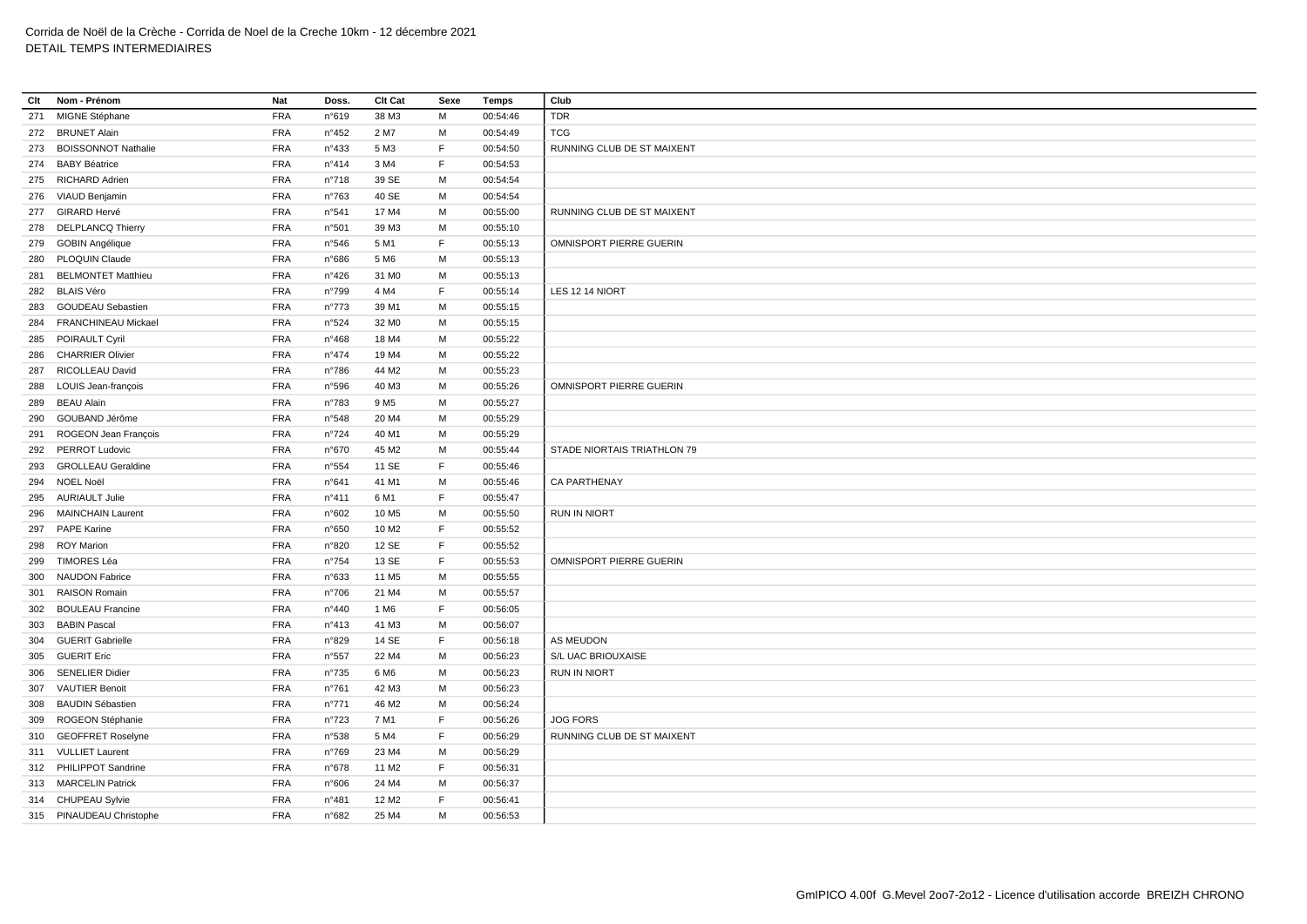| Clt | Nom - Prénom                  | Nat        | Doss.          | <b>Clt Cat</b>    | Sexe        | Temps    | Club                       |
|-----|-------------------------------|------------|----------------|-------------------|-------------|----------|----------------------------|
| 316 | <b>TABUTAUD Julien</b>        | <b>FRA</b> | $n^{\circ}746$ | 42 M1             | M           | 00:56:54 |                            |
|     | 317 TABUTAUD Loïs             | <b>FRA</b> | n°745          | 7 JU              | M           | 00:56:54 |                            |
|     | 318 DEMOURON Sylvain          | <b>FRA</b> | n°502          | 41 SE             | M           | 00:56:55 |                            |
|     | 319 MAILLET Fabrice           | <b>FRA</b> | n°600          | 26 M4             | M           | 00:56:55 |                            |
| 320 | <b>VULLIET Brigitte</b>       | <b>FRA</b> | n°768          | 6 M4              | F           | 00:57:05 |                            |
|     | 321 KNEVEZ Karine             | FRA        | n°580          | 13 M <sub>2</sub> | E           | 00:57:13 | VO <sub>2</sub>            |
|     | 322 LACROIX Philippe          | <b>FRA</b> | $n^{\circ}774$ | 27 M4             | м           | 00:57:14 |                            |
|     | 323 PIED Jean-michel          | <b>FRA</b> | n°679          | 43 M3             | M           | 00:57:17 |                            |
| 324 | QUINTARD Gaël                 | <b>FRA</b> | n°702          | 47 M2             | M           | 00:57:20 |                            |
|     | 325 TANGUY Lauriane           | FRA        | n°813          | 14 M <sub>2</sub> | F           | 00:57:21 |                            |
| 326 | DAZUT Jean-michel             | <b>FRA</b> | n°497          | 3 M7              | M           | 00:57:26 | AS RUN IN NIORT            |
|     | 327 THIBURCE Alexis           | <b>FRA</b> | n°815          | 42 SE             | M           | 00:57:33 |                            |
|     | 328 GAUBERT Stephane          | <b>FRA</b> | n°535          | 28 M4             | M           | 00:57:36 | <b>E.S G RUNNING</b>       |
| 329 | <b>MARTIN Patrick</b>         | <b>FRA</b> | n°609          | 12 M <sub>5</sub> | M           | 00:57:47 | STADE NIORTAIS TRIATHLON   |
| 330 | JACQUES Gaëlle                | <b>FRA</b> | n°571          | 15 M <sub>2</sub> | $\mathsf F$ | 00:57:49 | OMNISPORT PIERRE GUERIN    |
|     | 331 HAB Aurélie               | <b>FRA</b> | n°562          | 8 M1              | F           | 00:57:56 |                            |
|     | 332 MSSA Mohamadi             | <b>FRA</b> | n°827          | 33 M <sub>0</sub> | м           | 00:58:00 |                            |
| 333 | <b>DESCHAMPS Mickael</b>      | <b>FRA</b> | n°811          | 48 M2             | м           | 00:58:10 |                            |
| 334 | PEREIRA Carla                 | FRA        | n°663          | 5 M <sub>0</sub>  | F           | 00:58:10 |                            |
| 335 | ROYON Adrien                  | <b>FRA</b> | n°730          | 43 SE             | м           | 00:58:10 |                            |
| 336 | <b>HUBERT Bruno</b>           | FRA        | n°567          | 29 M4             | M           | 00:58:10 |                            |
| 337 | <b>GUILLEMET Christelle</b>   | <b>FRA</b> | n°802          | 7 M4              | $\mathsf F$ | 00:58:11 |                            |
|     | 338 DIAU Patrick              | FRA        | n°780          | 13 M <sub>5</sub> | M           | 00:58:21 | <b>JOG FORS</b>            |
| 339 | <b>MIRONNEAU Aurelie</b>      | <b>FRA</b> | n°622          | 6 M <sub>0</sub>  | F           | 00:58:36 |                            |
|     | 340 PIED Solenne              | <b>FRA</b> | n°680          | 7 M <sub>0</sub>  | F           | 00:58:42 |                            |
| 341 | <b>BRANGIER Jean Claude</b>   | <b>FRA</b> | n°445          | 7 M <sub>6</sub>  | м           | 00:59:03 | <b>CCRP</b>                |
| 342 | <b>CARTRON Aline</b>          | <b>FRA</b> | $n^{\circ}465$ | 8 MO              | F           | 00:59:04 |                            |
|     | 343 SIMON Joël                | FRA        | $n^{\circ}737$ | 44 M3             | м           | 00:59:14 | RUNNING CLUB DE ST MAIXENT |
|     | 344 CHAUDRON Stephane         | <b>FRA</b> | $n^{\circ}475$ | 49 M <sub>2</sub> | м           | 00:59:15 |                            |
|     | 345 CAILLE Jean Noel          | FRA        | $n^{\circ}457$ | 50 M2             | M           | 00:59:18 |                            |
| 346 | GIRARDEAU Stéphane            | <b>FRA</b> | n°543          | 30 M4             | м           | 00:59:29 | VTT VAL DE L EGRAY         |
|     | 347 ARNAULD - GALAIS Patricia | FRA        | n°804          | 6 M3              | F           | 00:59:39 |                            |
| 348 | <b>NAUDON Xavier</b>          | <b>FRA</b> | n°632          | 51 M2             | M           | 00:59:45 |                            |
|     | 349 ROUSSEAU Elise            | <b>FRA</b> | $n^{\circ}726$ | 7 M3              | F           | 00:59:45 |                            |
| 350 | PRUD'HOMME Mickael            | <b>FRA</b> | n°697          | 52 M2             | м           | 00:59:46 |                            |
| 351 | <b>BAZIREAU Valérie</b>       | <b>FRA</b> | n°423          | 8 M4              | F           | 01:00:02 | <b>JOGFORS</b>             |
| 352 | <b>BENARD Christelle</b>      | <b>FRA</b> | $n^{\circ}427$ | 16 M <sub>2</sub> | $\mathsf F$ | 01:00:07 | VO2 BESSINES               |
|     | 353 REMY Florian              | <b>FRA</b> | n°712          | 44 SE             | M           | 01:00:11 |                            |
| 354 | <b>MICHAUD Laurent</b>        | <b>FRA</b> | n°792          | 31 M4             | M           | 01:00:25 |                            |
|     | 355 PROUST Nadège             | <b>FRA</b> | n°696          | 17 M2             | $\mathsf F$ | 01:00:36 |                            |
| 356 | CANDAU Céline                 | <b>FRA</b> | n°460          | 15 SE             | $\mathsf F$ | 01:00:43 | <b>GLADIATORS</b>          |
| 357 | <b>CHARGE Katia</b>           | <b>FRA</b> | $n^{\circ}471$ | 18 M <sub>2</sub> | F           | 01:00:46 |                            |
|     | 358 POUZET Fabienne           | FRA        | n°690          | 19 M <sub>2</sub> | E           | 01:00:59 |                            |
| 359 | <b>THIZON Emilie</b>          | <b>FRA</b> | $n^{\circ}753$ | 9 M <sub>0</sub>  | E           | 01:00:59 | <b>US THOUARS</b>          |
|     | 360 BURET Mathieu             | FRA        | n°455          | 45 SE             | M           | 01:01:19 |                            |
|     |                               |            |                |                   |             |          |                            |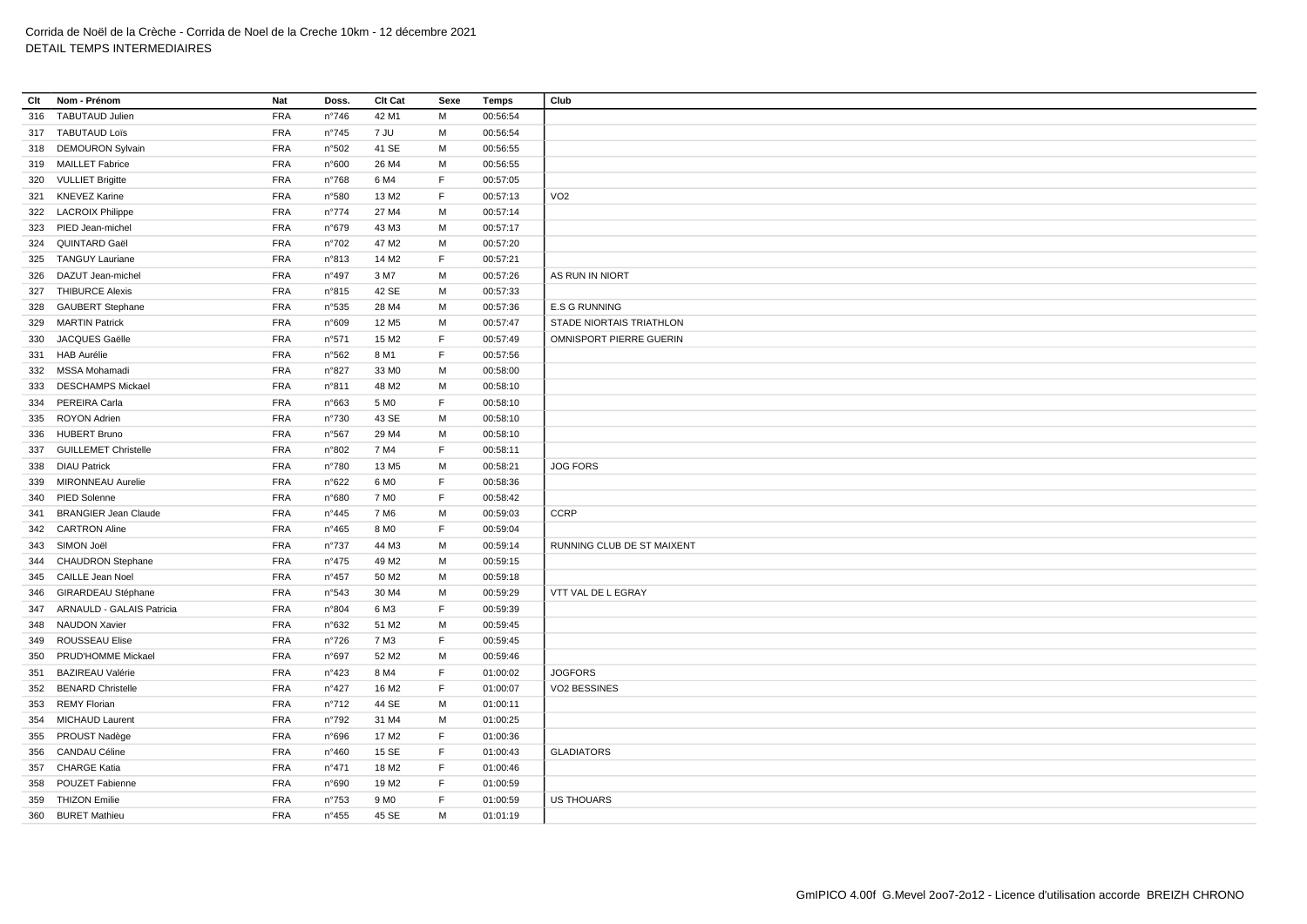| Clt | Nom - Prénom              | Nat        | Doss.          | Clt Cat           | Sexe        | <b>Temps</b> | Club                |
|-----|---------------------------|------------|----------------|-------------------|-------------|--------------|---------------------|
| 361 | <b>MORIN Fabrice</b>      | <b>FRA</b> | n°628          | 45 M3             | M           | 01:01:19     |                     |
| 362 | NOURIGEON Régis           | <b>FRA</b> | n°643          | 8 M6              | M           | 01:01:28     |                     |
| 363 | <b>MAILLET Jerome</b>     | <b>FRA</b> | n°601          | 46 M3             | M           | 01:01:31     |                     |
| 364 | PELLETIER Sylvie          | <b>FRA</b> | n°779          | 9 M4              | F           | 01:01:43     |                     |
| 365 | ROMASKA Julien            | <b>FRA</b> | $n^{\circ}725$ | 43 M1             | M           | 01:01:52     | LES 12 14 NIORT     |
| 366 | <b>CORREIA DIAS Katia</b> | <b>FRA</b> | n°486          | 8 M3              | $\mathsf F$ | 01:01:55     |                     |
| 367 | JAMONNEAU Jean-michel     | <b>FRA</b> | n°573          | 47 M3             | м           | 01:02:17     |                     |
| 368 | <b>FUSEAU Aurelien</b>    | <b>FRA</b> | n°527          | 34 M <sub>0</sub> | M           | 01:02:25     |                     |
| 369 | QUEAU Alexandre           | <b>FRA</b> | n°797          | 46 SE             | M           | 01:02:25     |                     |
| 370 | <b>EVRARD Thierry</b>     | <b>FRA</b> | n°510          | 47 SE             | M           | 01:02:37     |                     |
|     | 371 PERIGORD Muriel       | FRA        | n°664          | 9 M3              | F           | 01:02:40     |                     |
|     | 372 SIBILEAU Bruno        | <b>FRA</b> | $n^{\circ}736$ | 32 M4             | M           | 01:02:52     |                     |
| 373 | <b>CHOLLET Elizabeth</b>  | <b>FRA</b> | n°479          | 10 M3             | F           | 01:03:00     |                     |
|     | 374 BARATON Jacky         | <b>FRA</b> | n°416          | 4 M7              | M           | 01:03:19     |                     |
|     | 375 GREMBO Karine         | <b>FRA</b> | n°552          | 2 M <sub>5</sub>  | F.          | 01:03:24     |                     |
|     | 376 MOREAU David          | <b>FRA</b> | n°626          | 44 M1             | M           | 01:03:34     |                     |
|     | 377 LOUIS Christelle      | <b>FRA</b> | n°597          | 11 M3             | F           | 01:03:40     |                     |
|     | 378 RICHE Claire          | <b>FRA</b> | n°719          | 9 M1              | F           | 01:03:55     |                     |
| 379 | PARRA Adeline             | <b>FRA</b> | n°655          | 10 M <sub>0</sub> | F           | 01:04:28     |                     |
| 380 | JACQUEMART Chantal        | <b>FRA</b> | n°570          | 2 M <sub>6</sub>  | F           | 01:04:38     | NIORT ENDURANCE     |
| 381 | <b>BERGER Muriel</b>      | <b>FRA</b> | n°428          | 20 M <sub>2</sub> | F           | 01:05:11     |                     |
| 382 | <b>BONNIN Sylvain</b>     | <b>FRA</b> | $n^{\circ}434$ | 53 M2             | M           | 01:05:12     |                     |
| 383 | <b>GIRARD Christine</b>   | <b>FRA</b> | n°542          | 10 M4             | F           | 01:06:05     | LES 12 14           |
| 384 | DIAU Maryléne             | <b>FRA</b> | n°781          | 3 M <sub>5</sub>  | F           | 01:06:23     | <b>JOG FORS</b>     |
| 385 | <b>RAIMOND Patrick</b>    | <b>FRA</b> | n°704          | 14 M <sub>5</sub> | M           | 01:06:36     | S/L UAC BRIOUXAISE  |
| 386 | <b>RENOU Patricia</b>     | <b>FRA</b> | $n^{\circ}714$ | 3 M <sub>6</sub>  | F.          | 01:06:39     |                     |
| 387 | <b>AQUILO Nicolas</b>     | <b>FRA</b> | n°244          | 48 SE             | M           | 01:06:40     |                     |
| 388 | <b>GUILLOTEAU Clément</b> | <b>FRA</b> | n°245          | 35 MO             | M           | 01:06:40     |                     |
| 389 | <b>MARBOEUF Wiliam</b>    | <b>FRA</b> | n°242          | 49 SE             | M           | 01:06:40     |                     |
| 390 | <b>VALLET Wiliam</b>      | <b>FRA</b> | n°243          | 36 M <sub>0</sub> | M           | 01:06:40     |                     |
| 391 | <b>RETAILLEAU Bernis</b>  | <b>FRA</b> | $n^{\circ}716$ | 4 M <sub>6</sub>  | F.          | 01:06:52     |                     |
| 392 | RETAILLEAU Alain          | <b>FRA</b> | n°715          | 15 M <sub>5</sub> | M           | 01:06:53     |                     |
| 393 | <b>GOBIN Lydie</b>        | <b>FRA</b> | n°547          | 10 M1             | F.          | 01:07:36     | <b>EG RUNNING</b>   |
| 394 | <b>BOUCHAUD Sylvie</b>    | <b>FRA</b> | $n^{\circ}437$ | 5 M <sub>6</sub>  | F           | 01:07:36     | <b>ESG RUNNING</b>  |
| 395 | VILLAIN CATHERINE Villain | <b>FRA</b> | n°764          | 11 M1             | F           | 01:07:36     |                     |
| 396 | <b>PETORIN Patrick</b>    | <b>FRA</b> | n°673          | 33 M4             | М           | 01:07:41     |                     |
|     | 397 AUGUSTIN Melanie      | <b>FRA</b> | n°408          | 11 M <sub>0</sub> | F           | 01:07:59     | <b>RUN IN NIORT</b> |
| 398 | <b>BASCANS Jean-marc</b>  | <b>FRA</b> | $n^{\circ}422$ | 48 M3             | M           | 01:08:12     |                     |
| 399 | <b>BALOGE Marion</b>      | <b>FRA</b> | n°415          | 16 SE             | F           | 01:08:12     |                     |
| 400 | <b>GASTE Rodolphe</b>     | <b>FRA</b> | n°534          | 54 M2             | M           | 01:08:13     |                     |
|     | 401 OLIVIER Calvet        | <b>FRA</b> | n°647          | 55 M2             | M           | 01:08:13     |                     |
| 402 | <b>NEUILLY Stephane</b>   | <b>FRA</b> | n°635          | 56 M2             | M           | 01:08:14     |                     |
| 403 | <b>GERVAIS Christian</b>  | <b>FRA</b> | n°540          | 9 M <sub>6</sub>  | M           | 01:08:14     |                     |
| 404 | <b>GERVAIS Sophie</b>     | <b>FRA</b> | n°539          | 11 M4             | $\mathsf F$ | 01:08:14     |                     |
|     | 405 BERNIER Frank         | <b>FRA</b> | n°430          | 57 M2             | M           | 01:08:15     |                     |